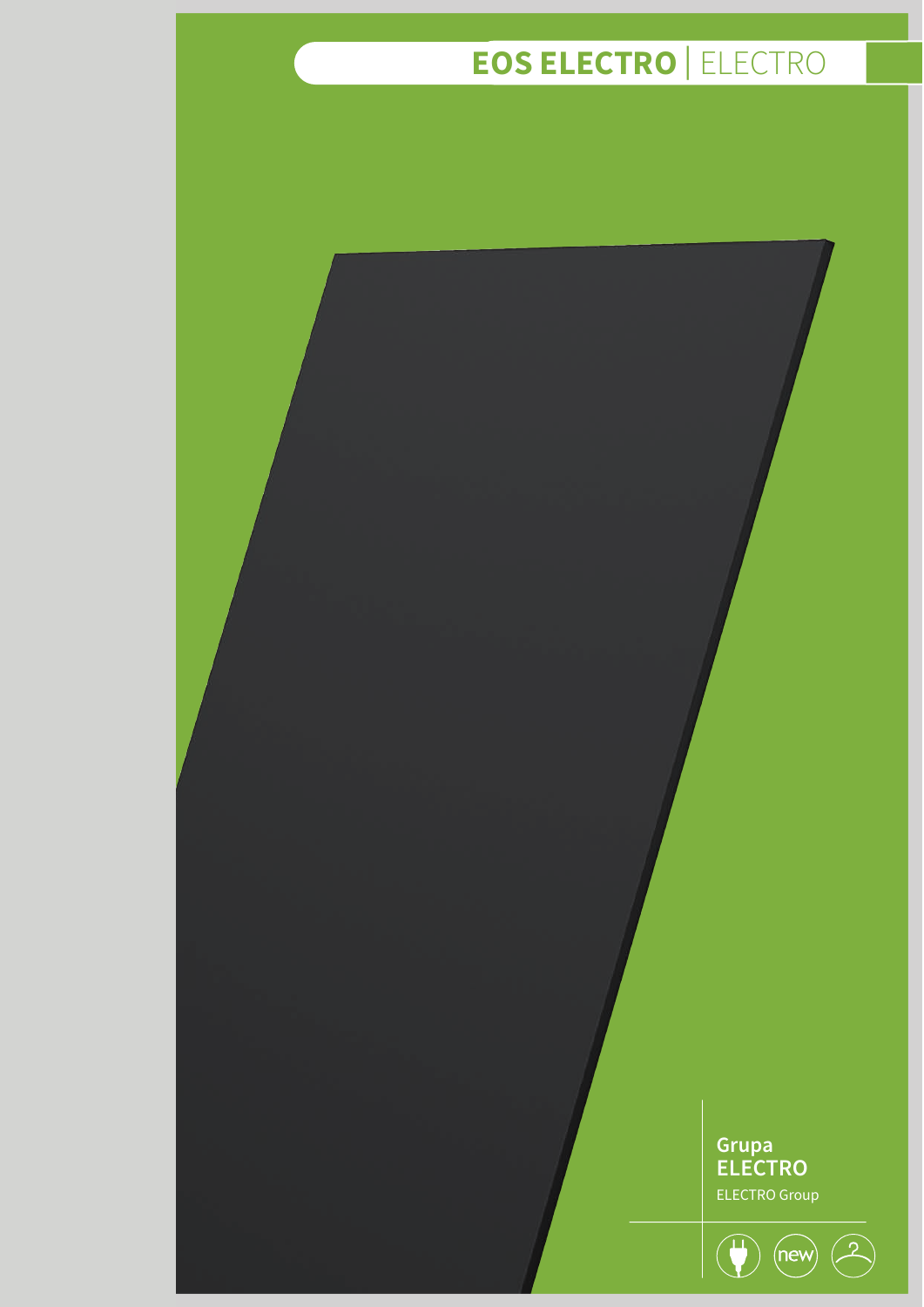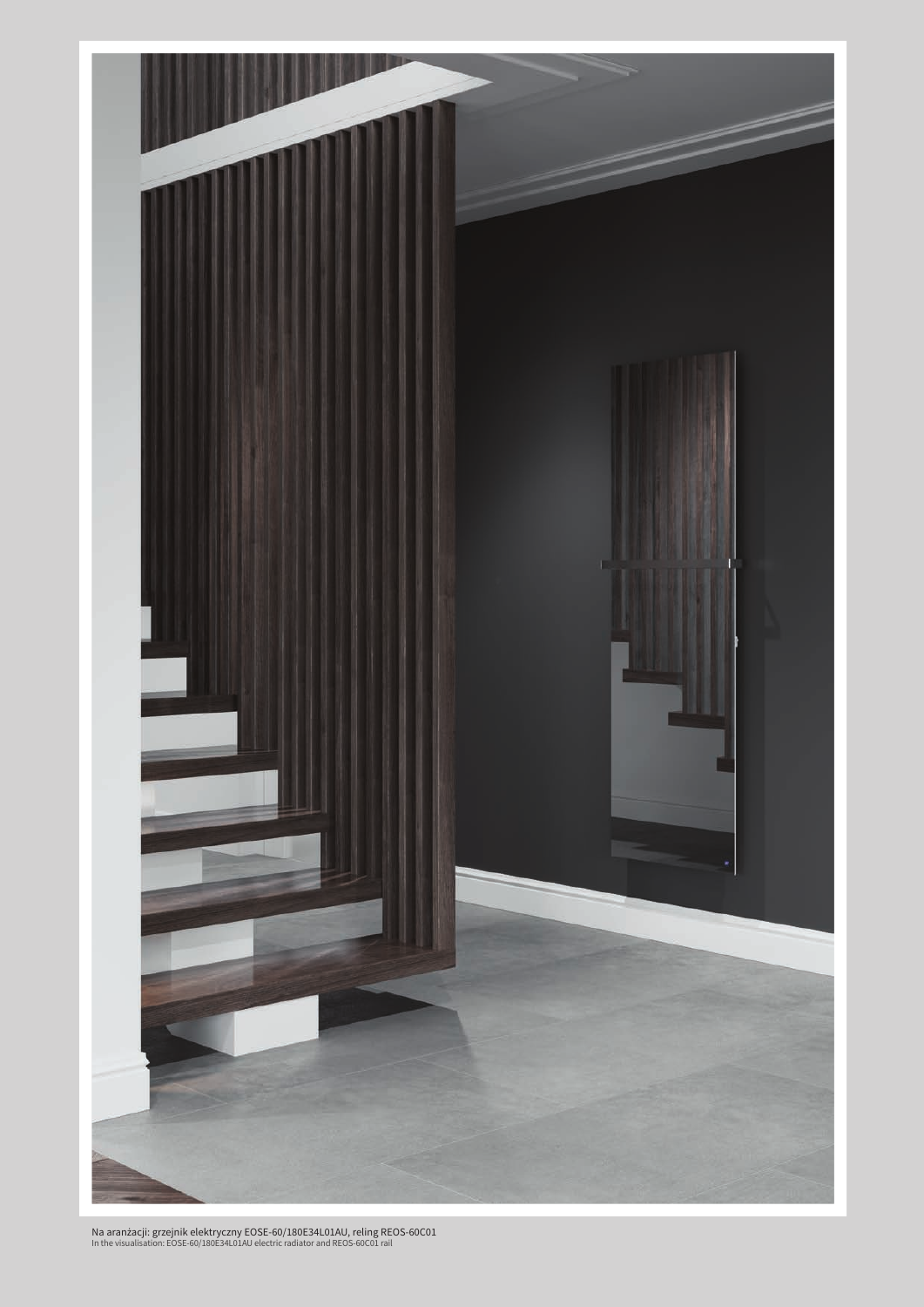## EOS ELECTRO [EOSE] projektant / designer Instal-Projekt Team

EOS ELECTRO jest wynikiem wdrożenia innowacyjnej technologii produkcji. The EOS ELECTRO is the child of an all-innovative production technology.

#### **PODŁĄCZENIE / CONNECTION**

**ZASILANIE / POWER SUPPLY** elektryczne / electrical

**NAPIĘCIE / CZĘSTOTLIWOŚĆ / VOLTAGE / FREQUENCY**  $~220 - 240$  V / 50 Hz

**TYP / RODZAJ WTYCZKI / PLUG TYPE/KIND** UNI-SCHUKO bez wyłącznika uni-schuko without a switch

**KORPUS / BODY** 

blacha stalowa / steel plate **WYPEŁNIENIE / FILLING**  bezcieczowe / non-liquid **ELEMENT GRZEJNY / HEATING ELEMENT**  przewód grzewczy heating cable **MATERIAŁ / MATERIAL**  wyselekcjonowana stal precyzyjna select precision steel **POWIERZCHNIA / SURFACE** lustro lub szyba na płycie stalowej pokrytej farbą proszkową powder-painted mirror or glass panel on a steel plate

#### **BEZPIECZEŃSTWO / SAFETY**

**STOPIEŃ OCHRONY / INGRESS PROTECTION** - IP21 **KLASA OCHRONNOŚCI / PROTECTION CLASS** - I

**INNE INFORMACJE / OTHER INFORMATION**

#### **STANDARD / STANDARD**

Grzejnik elektryczny bezcieczowy w kolorze WHITE MAT C34 z lustrem w kolorze srebrnym, bądź szkłem w kolorze białym, z wtyczką UNI-SCHUKO bez wyłącznika. Podstawowa wersja sterowana wyłącznikiem manualnym. non-liquid electric radiator in white mat colour C34 with a silver mirror or a white glass pane, with a uni-schuko plug without a switch. Basic version with a manual switch control.

#### **KOMPLET / SET**

grzejnik elektryczny, reling, zestaw montażowy, instrukcja, karta gwarancyjna, opakowanie electric radiator, rail, assembly kit, manual, guarantee card, packaging











an an Dùbhlacha

G

EOSE-50/160E34L01A EOSE-50/160E34L01A

UKŁAD GRZEJNIKA ELEKTRYCZNEGO PRZY WYSOKOŚCI: electric radiator shape and design with the height: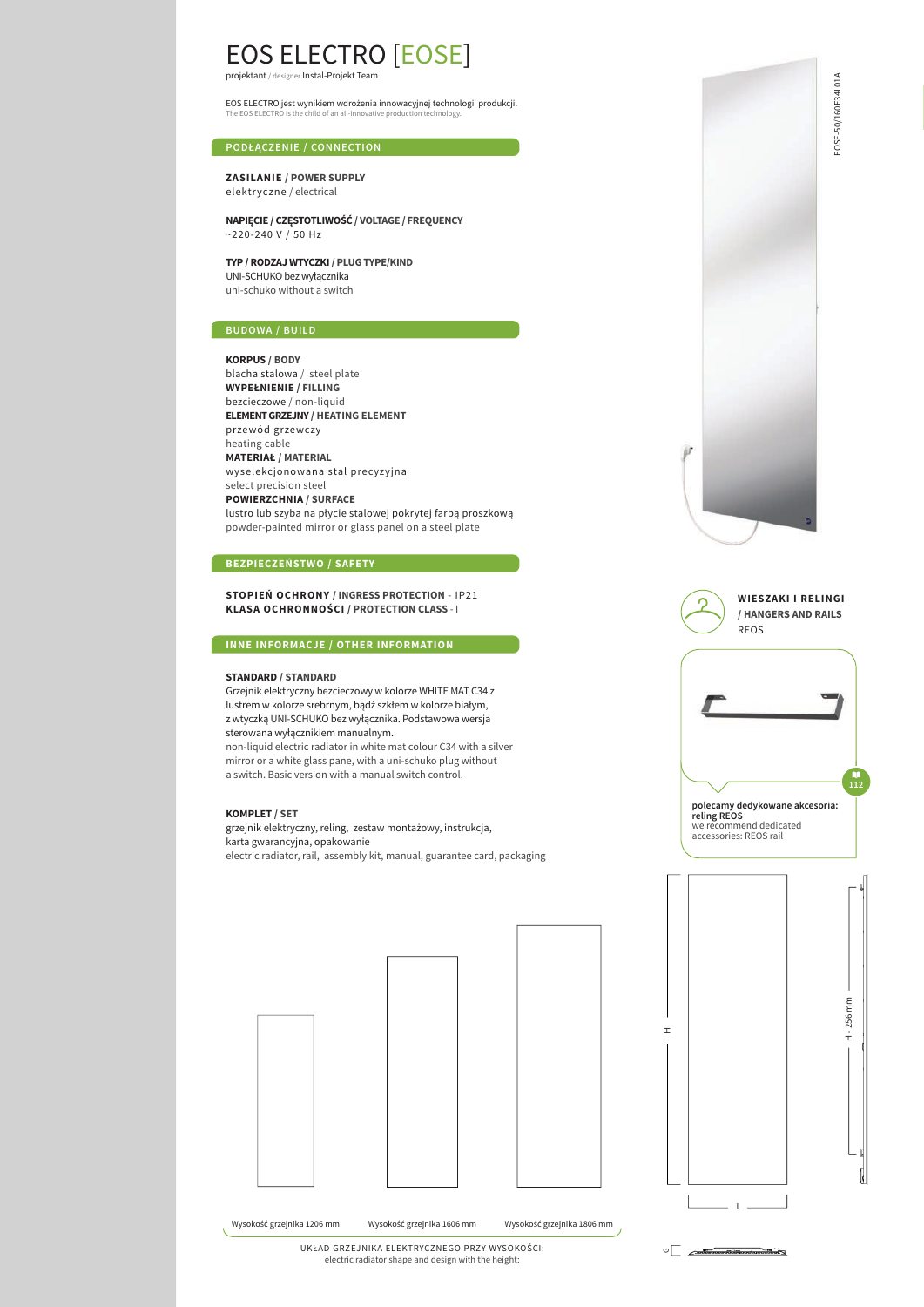### **WERSJA STEROWANIA WYŁĄCZNIKIEM MANUALNYM - A**

en 1911. In the set of the set of the set of the set of the set of the set of the set of the set of the set of the set of the set of the set of the set of the set of the set of the set of the set of the set of the set of t

**VERSION OPERATED WITH MANUAL SWITCH - A**

|  |                                 |                                                                              |                     | WYMIARY<br>dimensions                           |                                              |                                     | MOC<br>output                     | <b>INFORMACJE</b><br>ROZSZERZONE<br>extended information |                                       | PRZYŁĄCZE<br>connection        |                             |                                                  |
|--|---------------------------------|------------------------------------------------------------------------------|---------------------|-------------------------------------------------|----------------------------------------------|-------------------------------------|-----------------------------------|----------------------------------------------------------|---------------------------------------|--------------------------------|-----------------------------|--------------------------------------------------|
|  | <b>MODEL</b><br>model           |                                                                              |                     | $\leftrightarrow$<br>SZEROKOŚĆ (L)<br>width (L) | $\updownarrow$<br>WYSOKOŚĆ (H)<br>height (H) | اتحمي<br>GŁĘBOKOŚĆ (G)<br>depth (G) | MOC ELEKTRYCZNA<br>electric power | KLASA OCHRONNOŚCI<br>protection class                    | STOPIEŃ OCHRONY<br>ingress protection | <b>TYP KABLA</b><br>cable type | KOLOR KABLA<br>cable colour | TYP WTYCZKI<br>plug type                         |
|  |                                 |                                                                              |                     | mm                                              | mm                                           | mm                                  | W                                 |                                                          |                                       |                                | ä,                          |                                                  |
|  | srebrne lustro<br>silver mirror | $\left( \mathbf{\downarrow}\right)$                                          | EOSE-40/120E34L01A  | 386                                             | 1 2 0 6                                      | 46                                  | 550                               | I                                                        | <b>IP21</b>                           | <b>PROSTY</b><br>straight      | <b>BIAŁY</b><br>(white)     | UNI-SCHUKO<br>bez wyłącznika<br>(without switch) |
|  |                                 |                                                                              | EOSE-40/120E34L01AU | 386                                             | 1206                                         | 46                                  | 550                               | T                                                        | IP21                                  | <b>PROSTY</b><br>straight      | <b>BIAŁY</b><br>(white)     |                                                  |
|  |                                 |                                                                              | EOSE-50/160E34L01A  | 486                                             | 1606                                         | 46                                  | 650                               | T                                                        | IP21                                  | <b>PROSTY</b><br>straight      | <b>BIAŁY</b><br>(white)     | UNI-SCHUKO<br>bez wyłącznika<br>(without switch) |
|  |                                 |                                                                              | EOSE-50/160E34L01AU | 486                                             | 1606                                         | 46                                  | 650                               | T                                                        | IP21                                  | <b>PROSTY</b><br>straight      | <b>BIAŁY</b><br>(white)     |                                                  |
|  |                                 |                                                                              | EOSE-60/180E34L01A  | 576                                             | 1806                                         | 46                                  | 1260                              | T                                                        | IP21                                  | <b>PROSTY</b><br>straight      | <b>BIAŁY</b><br>(white)     | UNI-SCHUKO<br>bez wyłącznika<br>(without`switch) |
|  |                                 |                                                                              | EOSE-60/180E34L01AU | 576                                             | 1806                                         | 46                                  | 1260                              | $\overline{1}$                                           | IP21                                  | <b>PROSTY</b><br>straight      | <b>BIAŁY</b><br>(white)     |                                                  |
|  | białe szkło<br>white glass      | $\left( \mathbf{\downarrow}\right)$                                          | EOSE-40/120E34L04A  | 386                                             | 1 2 0 6                                      | 46                                  | 550                               | T                                                        | IP21                                  | <b>PROSTY</b><br>straight      | <b>BIAŁY</b><br>(white)     | UNI-SCHUKO<br>bez wyłącznika<br>(without`switch) |
|  |                                 |                                                                              | EOSE-40/120E34L04AU | 386                                             | 1 2 0 6                                      | 46                                  | 550                               | T                                                        | IP21                                  | <b>PROSTY</b><br>straight      | <b>BIAŁY</b><br>(white)     |                                                  |
|  |                                 |                                                                              | EOSE-50/160E34L04A  | 486                                             | 1606                                         | 46                                  | 650                               | I                                                        | IP21                                  | <b>PROSTY</b><br>straight      | <b>BIAŁY</b><br>(white)     | UNI-SCHUKO<br>bez wyłącznika<br>(without switch) |
|  |                                 |                                                                              | EOSE-50/160E34L04AU | 486                                             | 1606                                         | 46                                  | 650                               | T                                                        | IP21                                  | <b>PROSTY</b><br>straight      | <b>BIAŁY</b><br>(white)     |                                                  |
|  |                                 |                                                                              | EOSE-60/180E34L04A  | 576                                             | 1806                                         | 46                                  | 1260                              | T                                                        | IP21                                  | <b>PROSTY</b><br>straight      | <b>BIAŁY</b><br>(white)     | UNI-SCHUKO<br>bez wyłącznika<br>(without switch) |
|  |                                 |                                                                              | EOSE-60/180E34L04AU | 576                                             | 1806                                         | 46                                  | 1260                              | T                                                        | IP21                                  | <b>PROSTY</b><br>straight      | <b>BIAŁY</b><br>(white)     |                                                  |
|  | czarne szkło<br>black glass     | $\left(\begin{smallmatrix}\textcolor{red}{\bullet} \end{smallmatrix}\right)$ | EOSE-40/120E31L05A  | 386                                             | 1206                                         | 46                                  | 550                               | T                                                        | IP21                                  | <b>PROSTY</b><br>straight      | <b>CZARNY</b><br>(black)    | UNI-SCHUKO<br>bez wyłącznika<br>(without switch) |
|  |                                 |                                                                              | EOSE-40/120E31L05AU | 386                                             | 1 2 0 6                                      | 46                                  | 550                               | T                                                        | IP21                                  | <b>PROSTY</b><br>straight      | <b>CZARNY</b><br>(black)    |                                                  |
|  |                                 |                                                                              | EOSE-50/160E31L05A  | 486                                             | 1606                                         | 46                                  | 650                               | T                                                        | <b>IP21</b>                           | <b>PROSTY</b><br>straight      | CZARNY<br>(black)           | UNI-SCHUKO<br>bez wyłącznika<br>(without switch) |
|  |                                 |                                                                              | EOSE-50/160E31L05AU | 486                                             | 1606                                         | 46                                  | 650                               | T                                                        | IP21                                  | <b>PROSTY</b><br>straight      | <b>CZARNY</b><br>(black)    |                                                  |
|  |                                 |                                                                              | EOSE-60/180E31L05A  | 576                                             | 1806                                         | 46                                  | 1260                              | T                                                        | IP21                                  | <b>PROSTY</b><br>straight      | <b>CZARNY</b><br>(black)    | UNI-SCHUKO<br>bez wyłącznika<br>(without switch) |
|  |                                 |                                                                              | EOSE-60/180E31L05AU | 576                                             | 1806                                         | 46                                  | 1260                              | $\mathbf{I}$                                             | IP21                                  | <b>PROSTY</b><br>straight      | <b>CZARNY</b><br>(black)    |                                                  |

#### **WERSJA A - STEROWANIE WYŁĄCZNIKIEM MANUALNYM**

#### **VERSION A - OPERATED WITH MANUAL SWITCH**

np. EOSE - 50 / 160 E34 L01 A U

Przełącznik włącz/wyłącz na prawym boku korpusu, który służy do włączania i wyłączania urządzenia. Aby grzejnik elektryczny nadmiernie się nie rozgrzewała, posiada wbudowany wyłącznik termiczny, który po uzyskaniu przez element grzewczy temperatury około 70 stopni Celsjusza czasowo odcina dopływ prądu do maty grzewczej - sterownik grzejnika pozostaje załączony i nadzoruje temperaturę. Po spadku temperatury poniżej tej wartości następuje ponowne załączenie się urządzenia.

DOSTĘPNE OPCJE WYKONANIA / AVAILABLE OPTIONS



farba, wybrany kolor wg wzornika kolorów paint, selected colour by the colour palette On/Off switch on the right side of the radiator's body for turning the device on and off. The electric radiator is fitted with thermal switch, which temporarily cuts off the electricity supply to the heating mat, when the heating element reaches a temperature of about 70  $\degree$ C in order to prevent it from overheating - the electric radiator controller remains switched on and monitors the temperature. When the temperature drops below this value, the device switches on again.

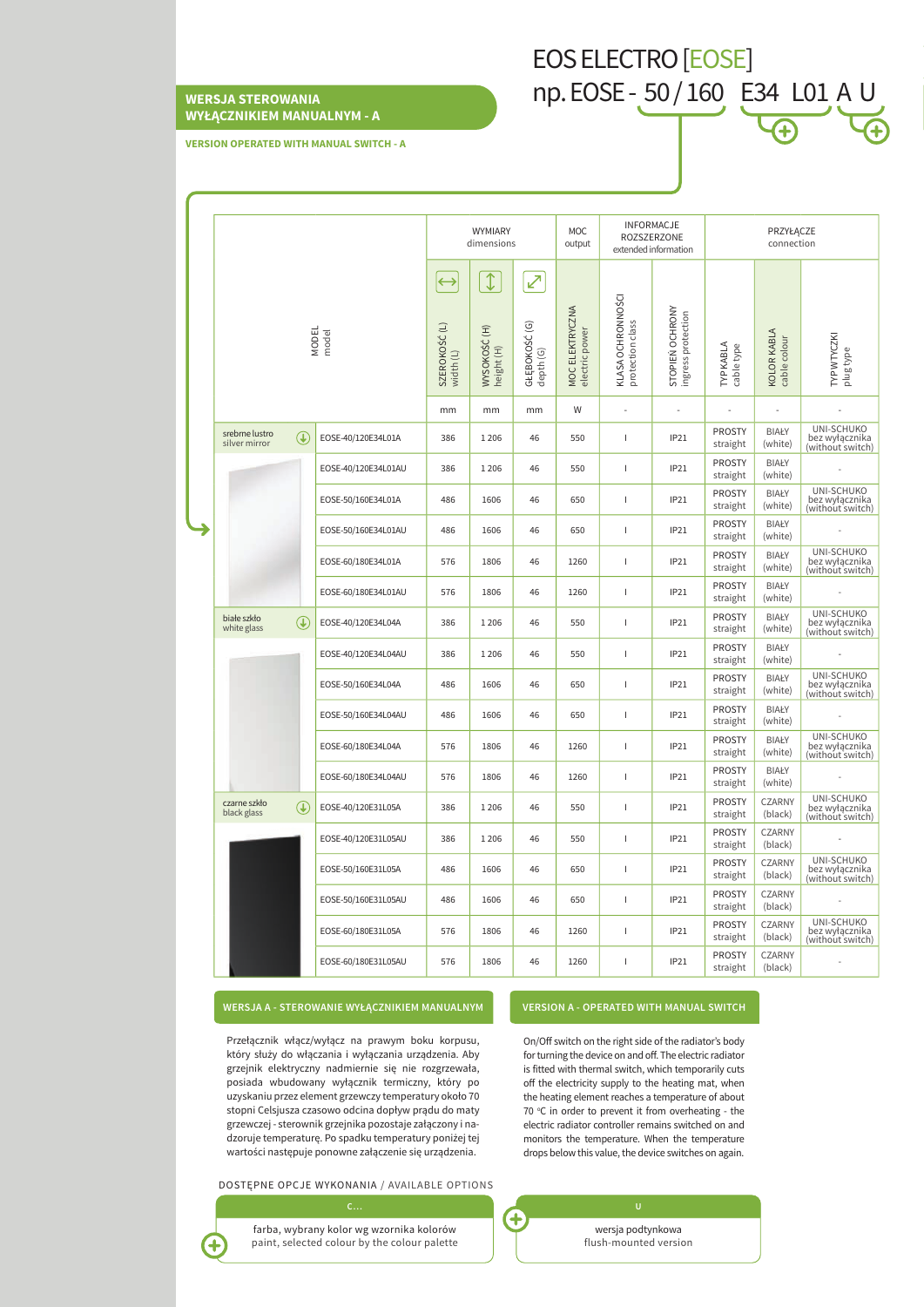# **WERSJA STEROWANA PROGRAMATOREM** np. EOSE - 50 / 160 E34 L01 B U **ELEKTRONICZNYM BEZPRZEWODOWYM - B**

**VERSION OPERATED BY ELECTRONIC WIRELESS PROGRAMMER - B**

|  | <b>MODEL</b><br>model           |               |                     | <b>WYMIARY</b><br>dimensions                    |                                              |                                 | MOC<br>output                     | INFORMACJE<br>ROZSZERZONE<br>extended information |                                       | PRZYŁĄCZE<br>connection   |                             |                                                  |
|--|---------------------------------|---------------|---------------------|-------------------------------------------------|----------------------------------------------|---------------------------------|-----------------------------------|---------------------------------------------------|---------------------------------------|---------------------------|-----------------------------|--------------------------------------------------|
|  |                                 |               |                     | $\leftrightarrow$<br>SZEROKOŚĆ (L)<br>width (L) | $\updownarrow$<br>WYSOKOŚĆ (H)<br>height (H) | ⊘<br>GŁĘBOKOŚĆ (G)<br>depth (G) | MOC ELEKTRYCZNA<br>electric power | KLASA OCHRONNOŚCI<br>protection class             | STOPIEŃ OCHRONY<br>ingress protection | TYP KABLA<br>cable type   | KOLOR KABLA<br>cable colour | TYP WTYCZKI<br>plug type                         |
|  |                                 |               |                     | mm                                              | mm                                           | mm                              | W                                 |                                                   | $\overline{a}$                        |                           |                             |                                                  |
|  | srebrne lustro<br>silver mirror | $\mathbb{G}$  | EOSE-40/120E34L01B  | 386                                             | 1206                                         | 46                              | 550                               | т                                                 | IP21                                  | <b>PROSTY</b><br>straight | <b>BIAŁY</b><br>(white)     | UNI-SCHUKO<br>bez wyłącznika<br>(without`switch) |
|  |                                 |               | EOSE-40/120E34L01BU | 386                                             | 1206                                         | 46                              | 550                               | I.                                                | IP21                                  | <b>PROSTY</b><br>straight | <b>BIAŁY</b><br>(white)     |                                                  |
|  |                                 |               | EOSE-50/160E34L01B  | 486                                             | 1606                                         | 46                              | 650                               | I.                                                | IP21                                  | <b>PROSTY</b><br>straight | <b>BIAŁY</b><br>(white)     | UNI-SCHUKO<br>bez wyłącznika<br>(without switch) |
|  |                                 |               | EOSE-50/160E34L01BU | 486                                             | 1606                                         | 46                              | 650                               | I.                                                | IP21                                  | <b>PROSTY</b><br>straight | <b>BIAŁY</b><br>(white)     |                                                  |
|  |                                 |               | EOSE-60/180E34L01B  | 576                                             | 1806                                         | 46                              | 1260                              | I.                                                | IP21                                  | <b>PROSTY</b><br>straight | <b>BIAŁY</b><br>(white)     | UNI-SCHUKO<br>bez wyłącznika<br>(without switch) |
|  |                                 |               | EOSE-60/180E34L01BU | 576                                             | 1806                                         | 46                              | 1260                              | I.                                                | IP21                                  | <b>PROSTY</b><br>straight | <b>BIAŁY</b><br>(white)     |                                                  |
|  | białe szkło<br>white glass      | $\mathcal{F}$ | EOSE-40/120E34L04B  | 386                                             | 1206                                         | 46                              | 550                               | I.                                                | IP21                                  | <b>PROSTY</b><br>straight | <b>BIAŁY</b><br>(white)     | UNI-SCHUKO<br>bez wyłącznika<br>(without switch) |
|  |                                 |               | EOSE-40/120E34L04BU | 386                                             | 1206                                         | 46                              | 550                               | I.                                                | IP21                                  | <b>PROSTY</b><br>straight | <b>BIAŁY</b><br>(white)     |                                                  |
|  |                                 |               | EOSE-50/160E34L04B  | 486                                             | 1606                                         | 46                              | 650                               | I.                                                | IP21                                  | <b>PROSTY</b><br>straight | <b>BIAŁY</b><br>(white)     | UNI-SCHUKO<br>bez wyłącznika<br>(without switch) |
|  |                                 |               | EOSE-50/160E34L04BU | 486                                             | 1606                                         | 46                              | 650                               | $\mathbf{L}$                                      | IP21                                  | <b>PROSTY</b><br>straight | <b>BIAŁY</b><br>(white)     |                                                  |
|  |                                 |               | EOSE-60/180E34L04B  | 576                                             | 1806                                         | 46                              | 1260                              | I.                                                | IP21                                  | <b>PROSTY</b><br>straight | <b>BIAŁY</b><br>(white)     | UNI-SCHUKO<br>bez wyłącznika<br>(without switch) |
|  |                                 |               | EOSE-60/180E34L04BU | 576                                             | 1806                                         | 46                              | 1260                              | $\mathbf{L}$                                      | IP21                                  | <b>PROSTY</b><br>straight | <b>BIAŁY</b><br>(white)     |                                                  |
|  | czarne szkło<br>black glass     | $\mathcal{F}$ | EOSE-40/120E31L05B  | 386                                             | 1206                                         | 46                              | 550                               | I.                                                | IP21                                  | <b>PROSTY</b><br>straight | CZARNY<br>(black)           | UNI-SCHUKO<br>bez wyłącznika<br>(without switch) |
|  |                                 |               | EOSE-40/120E31L05BU | 386                                             | 1206                                         | 46                              | 550                               | $\mathbf{L}$                                      | IP21                                  | <b>PROSTY</b><br>straight | CZARNY<br>(black)           |                                                  |
|  |                                 |               | EOSE-50/160E31L05B  | 486                                             | 1606                                         | 46                              | 650                               | I.                                                | IP21                                  | <b>PROSTY</b><br>straight | CZARNY<br>(black)           | UNI-SCHUKO<br>bez wyłącznika<br>(without`switch) |
|  |                                 |               | EOSE-50/160E31L05BU | 486                                             | 1606                                         | 46                              | 650                               | $\mathbf{I}$                                      | IP21                                  | <b>PROSTY</b><br>straight | CZARNY<br>(black)           |                                                  |
|  |                                 |               | EOSE-60/180E31L05B  | 576                                             | 1806                                         | 46                              | 1260                              | $\mathbf{L}$                                      | IP21                                  | <b>PROSTY</b><br>straight | <b>CZARNY</b><br>(black)    | UNI-SCHUKO<br>bez wyłącznika<br>(without`switch) |
|  |                                 |               | EOSE-60/180E31L05BU | 576                                             | 1806                                         | 46                              | 1260                              | I.                                                | IP21                                  | <b>PROSTY</b><br>straight | <b>CZARNY</b><br>(black)    |                                                  |

#### **WERSJA B - STEROWANIE PROGRAMATOREM ELEKTRONICZNYM BEZPRZEWODOWYM**

Sterowanie odbywa się za pomocą zewnętrznego, bezprzewodowego programatora elektronicznego.

Na programatorze możemy ustawić konkretną temperaturę, jaką chcielibyśmy uzyskać w pomieszczeniu. Dzięki wbudowanemu czujnikowi temperatury w regulatorze jej utrzymanie odbywa się automatycznie. Dodatkowo programator posiada funkcję wprowadzania indywidualnych czasów pracy przy wykorzystaniu dostępnego harmonogramu tygodniowego.

DOSTĘPNE OPCJE WYKONANIA / AVAILABLE OPTIONS

farba, wybrany kolor wg wzornika kolorów paint, selected colour by the colour palette

4

#### **VERSION B - OPERATED BY ELECTRONIC WIRELESS PROGRAMMER**

EOS ELECTRO [EOSE]

It is controlled by an external, wireless electronic programmer. On the programmer, we can set a particular temperature required in the room. Thanks to the inbuilt temperature sensor in the regulator, it is maintained automatically. Additionally, the programmer has function of entering individual, automatic working time based on a weekly schedule.